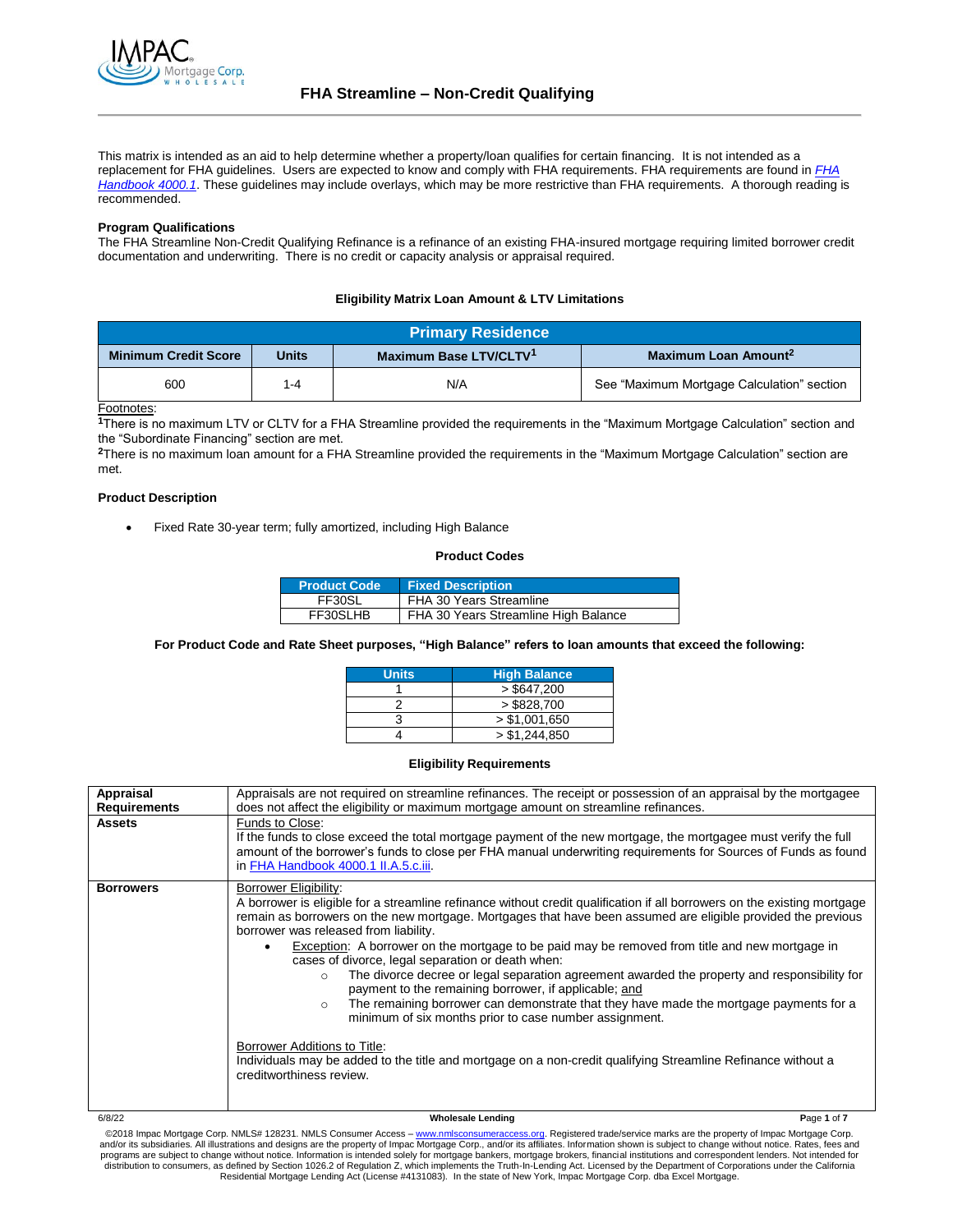

## **FHA Streamline – Non-Credit Qualifying**

|                        | LDP and SAM Exclusion Lists:<br>The mortgagee must check the HUD Limited Denial of Participation (LDP) list to confirm the borrower's eligibility to<br>participate in an FHA-insured mortgage transaction. The mortgagee must also check the System for Award<br>Management (SAM) and must follow appropriate procedures defined by that system to confirm eligibility for<br>participation.<br>Evidence of a valid social security number is required for all borrowers.                                                                                                                                                                                                                                                                                                                                                                                                                                                                                                                                                                                                                                                                                                                                                                                                                                                                                                                                                                                                                                                                                                                                                               |  |  |  |
|------------------------|------------------------------------------------------------------------------------------------------------------------------------------------------------------------------------------------------------------------------------------------------------------------------------------------------------------------------------------------------------------------------------------------------------------------------------------------------------------------------------------------------------------------------------------------------------------------------------------------------------------------------------------------------------------------------------------------------------------------------------------------------------------------------------------------------------------------------------------------------------------------------------------------------------------------------------------------------------------------------------------------------------------------------------------------------------------------------------------------------------------------------------------------------------------------------------------------------------------------------------------------------------------------------------------------------------------------------------------------------------------------------------------------------------------------------------------------------------------------------------------------------------------------------------------------------------------------------------------------------------------------------------------|--|--|--|
|                        |                                                                                                                                                                                                                                                                                                                                                                                                                                                                                                                                                                                                                                                                                                                                                                                                                                                                                                                                                                                                                                                                                                                                                                                                                                                                                                                                                                                                                                                                                                                                                                                                                                          |  |  |  |
| <b>Credit</b>          | Minimum Credit Score and Requirements:<br>Minimum 600 FICO score is required<br>$\bullet$<br>A residential tri-merge credit report is required to determine that the borrower(s) meet the minimum 600<br>$\bullet$<br>FICO score requirement.                                                                                                                                                                                                                                                                                                                                                                                                                                                                                                                                                                                                                                                                                                                                                                                                                                                                                                                                                                                                                                                                                                                                                                                                                                                                                                                                                                                            |  |  |  |
|                        | Mortgage Payment History:<br>0x30 for the 6 months prior to case number assignment and no more than 1x30 for the previous 6<br>months for all mortgages on the subject property. The borrower must have made the payments for all<br>mortgages secured by the subject property within the month due for the month prior to mortgage<br>disbursement. Accordingly, updated subject property mortgage(s) ratings showing 0x30 through closing<br>are required.<br>A Borrower who was granted mortgage payment forbearance on the subject property is eligible and<br>considered to have acceptable mortgage payment history provided that, at the time of case number<br>assignment, the borrower has:<br>Completed the forbearance plan on the subject property; and<br>$\circ$<br>Made at least three consecutive monthly mortgage payments within the month due on the<br>$\circ$<br>mortgage since completing the forbearance plan.<br>If the mortgage on the subject property is not reported in the borrower's credit report, the mortgagee<br>$\bullet$<br>must obtain a verification of mortgage to evidence payment history for the previous 12 months. Where a<br>mortgage reflects payments under a modification or forbearance plan within the 12 months prior to case<br>number assignment, the mortgagee must obtain:<br>A copy of the modification or forbearance plan; and<br>$\circ$<br>Evidence of the payment amount and date of payments during the agreement term.<br>$\circ$<br>Documentation of a forbearance plan is not required if the forbearance was due to the impacts of the<br>COVID-19 National Emergency. |  |  |  |
| Employment /           | The borrower's application must indicate their income source; however, the income is not required to be listed on                                                                                                                                                                                                                                                                                                                                                                                                                                                                                                                                                                                                                                                                                                                                                                                                                                                                                                                                                                                                                                                                                                                                                                                                                                                                                                                                                                                                                                                                                                                        |  |  |  |
| <b>Income</b>          | the application, just the source of the income. Form 4506-T is not required.                                                                                                                                                                                                                                                                                                                                                                                                                                                                                                                                                                                                                                                                                                                                                                                                                                                                                                                                                                                                                                                                                                                                                                                                                                                                                                                                                                                                                                                                                                                                                             |  |  |  |
|                        | Verification of Employment:<br>Employed/Wage Earner: VVOE must be dated within 10 calendar days prior to the Note date.<br>$\bullet$<br>Self-Employed: VVOE must be dated within 20 calendar days prior to funding.<br>$\bullet$<br>Retirement: Award letter or most recent bank<br>$\bullet$                                                                                                                                                                                                                                                                                                                                                                                                                                                                                                                                                                                                                                                                                                                                                                                                                                                                                                                                                                                                                                                                                                                                                                                                                                                                                                                                            |  |  |  |
| <b>Escrow Holdback</b> | Ineligible                                                                                                                                                                                                                                                                                                                                                                                                                                                                                                                                                                                                                                                                                                                                                                                                                                                                                                                                                                                                                                                                                                                                                                                                                                                                                                                                                                                                                                                                                                                                                                                                                               |  |  |  |
| <b>Escrow Waivers</b>  | Ineligible                                                                                                                                                                                                                                                                                                                                                                                                                                                                                                                                                                                                                                                                                                                                                                                                                                                                                                                                                                                                                                                                                                                                                                                                                                                                                                                                                                                                                                                                                                                                                                                                                               |  |  |  |
|                        |                                                                                                                                                                                                                                                                                                                                                                                                                                                                                                                                                                                                                                                                                                                                                                                                                                                                                                                                                                                                                                                                                                                                                                                                                                                                                                                                                                                                                                                                                                                                                                                                                                          |  |  |  |

6/8/22 **Wholesale Lending P**age **2** of **7**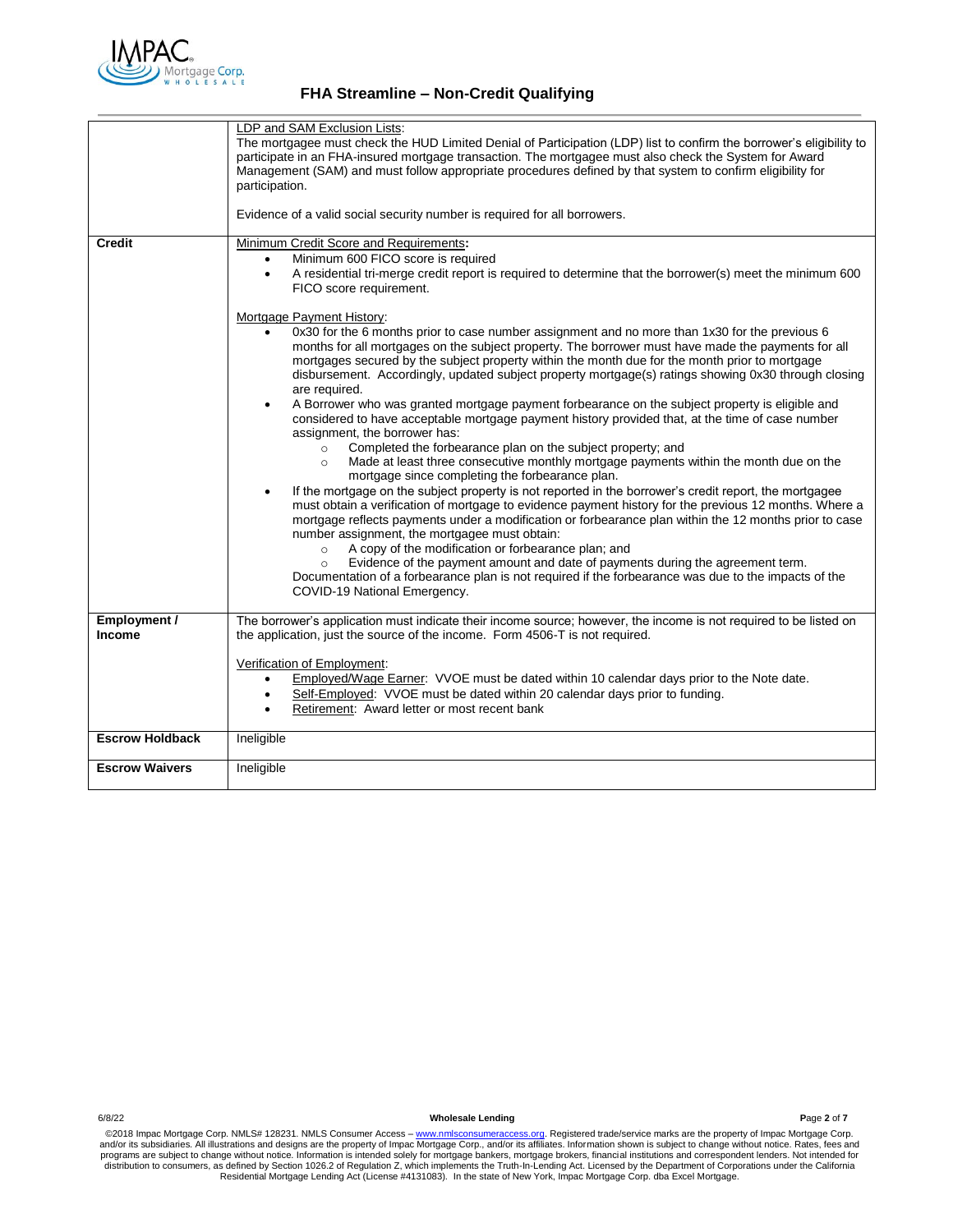

| Geographic<br>Locations/                              | Ineligible States:<br>DE, MA, ME, MO, WY                                                                                                                                                                                                                                                                                                                                                                                                                                                                                                                                                                                                                                                                                                                                                                                                                                                                                                                                                  |  |  |  |
|-------------------------------------------------------|-------------------------------------------------------------------------------------------------------------------------------------------------------------------------------------------------------------------------------------------------------------------------------------------------------------------------------------------------------------------------------------------------------------------------------------------------------------------------------------------------------------------------------------------------------------------------------------------------------------------------------------------------------------------------------------------------------------------------------------------------------------------------------------------------------------------------------------------------------------------------------------------------------------------------------------------------------------------------------------------|--|--|--|
| <b>Restrictions,</b>                                  |                                                                                                                                                                                                                                                                                                                                                                                                                                                                                                                                                                                                                                                                                                                                                                                                                                                                                                                                                                                           |  |  |  |
| as applicable                                         | New York Consolidation, Extension & Modification Agreement (NY CEMA)<br>For all Impac refinance products, property located in the state of New York may be structured as a Consolidation,<br>Extension, and Modification Agreement (CEMA) transaction. The most current version of Fannie Mae/Freddie<br>Mac Uniform Instrument (Form 3172) must be used. The following documentation must be provided:<br>NY Consolidation, Extension and Modification Agreement (Form 3172)<br>Original Note(s) – Original documents signed by the borrower<br>$\bullet$<br>Gap Note and Gap Mortgage, if applicable<br>Consolidated Note - Original documents signed by the borrower<br>$\bullet$<br>Exhibit A – Listing of all Notes & Mortgages being consolidated, extended and modified<br>$\bullet$<br>Exhibit B – Legal description of the subject property<br>$\bullet$<br>Exhibit C – Copy of the consolidated Note<br>$\bullet$<br>Exhibit D - Copy of the consolidated Mortgage<br>$\bullet$ |  |  |  |
|                                                       | Lost Note Affidavits are not an acceptable substitute for any of the required documents. If original documentation<br>cannot be provided per above, then a CEMA is not allowed.                                                                                                                                                                                                                                                                                                                                                                                                                                                                                                                                                                                                                                                                                                                                                                                                           |  |  |  |
|                                                       | Hawaiian Lava-Flow Hazard Zones:<br>The U.S. Geological Survey (USGS) categorizes the island of Hawaii into<br>nine "lava zones" based on each zone's probability of exposure to lava flows caused by volcanic eruption.<br>Properties in lava zones 1 and 2 are not eligible for loans funded or purchased by Impac Mortgage Corp. due to<br>increased risk of property destruction from lava flows within these areas. The Hawaii Lava-Flow Hazard Zone<br>Map can be accessed at: http://hvo.wr.usgs.gov/hazards/FAQ_LavaFlowHazardZone/ and<br>http://pubs.usgs.gov/mf/1992/2193/                                                                                                                                                                                                                                                                                                                                                                                                     |  |  |  |
|                                                       | Texas Cash-Out 50(a)(6): Ineligible                                                                                                                                                                                                                                                                                                                                                                                                                                                                                                                                                                                                                                                                                                                                                                                                                                                                                                                                                       |  |  |  |
|                                                       | State specific regulatory requirements supersede all underwriting guidelines set forth by Impac.                                                                                                                                                                                                                                                                                                                                                                                                                                                                                                                                                                                                                                                                                                                                                                                                                                                                                          |  |  |  |
| <b>High-Cost Mortgage</b><br>Loans                    | Impac does not originate or purchase high-cost mortgage loans (12 CFR 1026.32)                                                                                                                                                                                                                                                                                                                                                                                                                                                                                                                                                                                                                                                                                                                                                                                                                                                                                                            |  |  |  |
| <b>Maximum Mortgage</b><br><b>Amortization Period</b> | The maximum amortization period of a streamline refinance is limited to the lesser of:<br>The remaining amortization period of the existing mortgage plus 12 years; or<br>$\bullet$<br>30 years.<br>$\bullet$                                                                                                                                                                                                                                                                                                                                                                                                                                                                                                                                                                                                                                                                                                                                                                             |  |  |  |
| <b>Loan Amount</b>                                    | Minimum Ioan amount is \$100,000                                                                                                                                                                                                                                                                                                                                                                                                                                                                                                                                                                                                                                                                                                                                                                                                                                                                                                                                                          |  |  |  |
| <b>Loan Purpose</b>                                   | An FHA streamline refinance is the refinance of a current FHA Mortgage Lien. The proceeds of the new mortgage<br>are used to extinguish an existing FHA-insured first mortgage lien. However, FHA will not issue a case number for<br>a streamline refinance where the existing mortgage to be paid is a 203(k) mortgage and the rehabilitation escrow<br>closeout has not been completed.<br>Texas Loans: When FHA insured financing is permitted in the state of Texas, no cash back to the borrower is<br>permitted (not even one dollar is permitted).                                                                                                                                                                                                                                                                                                                                                                                                                                |  |  |  |
|                                                       | Properties listed for sale in the last 6 months are eligible as follows.<br>Property has been taken off the market on or before the application date.<br>$\bullet$<br>Borrower provides written confirmation of their intent to occupy.                                                                                                                                                                                                                                                                                                                                                                                                                                                                                                                                                                                                                                                                                                                                                   |  |  |  |
| <b>Loan Seasoning</b>                                 | Mortgage Seasoning Requirements<br>On the date of the FHA case number assignment:<br>The borrower must have made at least six payments on the FHA-insured mortgage that is being<br>refinanced (where the FHA-insured mortgage has been modified, the borrower must have made at least<br>six payments under the modification agreement);<br>At least six full months must have passed since the first payment due date of the mortgage that is being<br>$\bullet$<br>refinanced:<br>At least 210 days must have passed from the disbursement date of the mortgage that is being<br>٠<br>refinanced; and<br>If the borrower assumed the mortgage that is being refinanced, they must have made six payments<br>$\bullet$<br>since the time of assumption<br><b>Additional GNMA Requirements:</b>                                                                                                                                                                                          |  |  |  |
|                                                       | The borrower must have made at least six consecutive monthly payments on the loan being refinanced,<br>referred to hereinafter as the Initial Loan, beginning with the payment made on the first payment due                                                                                                                                                                                                                                                                                                                                                                                                                                                                                                                                                                                                                                                                                                                                                                              |  |  |  |
|                                                       | date; and                                                                                                                                                                                                                                                                                                                                                                                                                                                                                                                                                                                                                                                                                                                                                                                                                                                                                                                                                                                 |  |  |  |
| 6/8/22                                                | The first payment due date of the new refinance loan occurs no earlier than 210 days after the first<br>$\bullet$<br>payment due date of the initial loan.<br><b>Wholesale Lending</b><br>Page 3 of 7                                                                                                                                                                                                                                                                                                                                                                                                                                                                                                                                                                                                                                                                                                                                                                                     |  |  |  |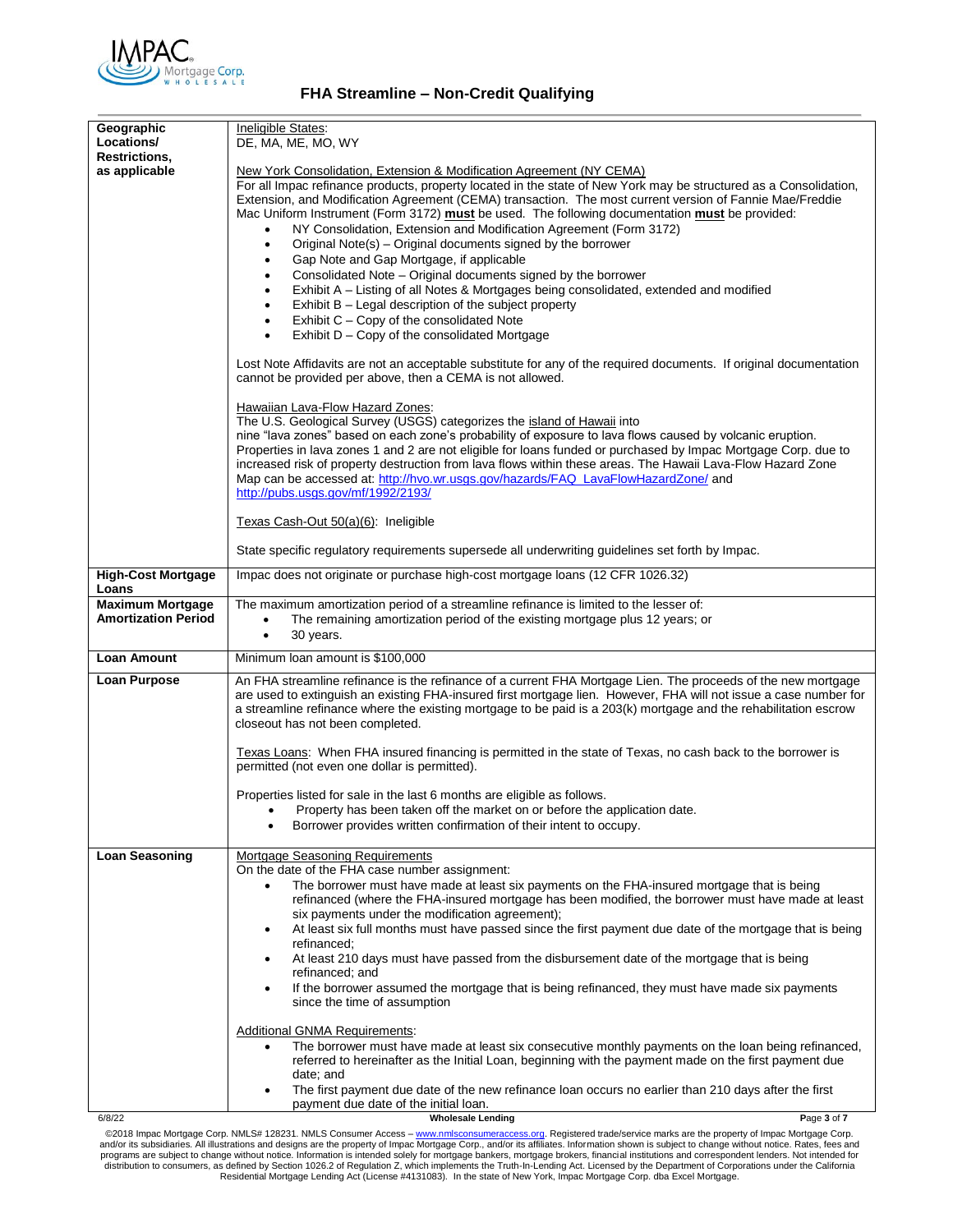

## **FHA Streamline – Non-Credit Qualifying**

| <b>Maximum Mortgage</b>     | For primary residences, the maximum base loan amount for streamline refinances is:                                                                                                                                                                                                                                                                                                                                                                                                                                                                                                                                                                                                                                                                    |                                                                                                                                                                                                                                                                                                                                                                                                                                                                                                                                                                                    |                         |                 |
|-----------------------------|-------------------------------------------------------------------------------------------------------------------------------------------------------------------------------------------------------------------------------------------------------------------------------------------------------------------------------------------------------------------------------------------------------------------------------------------------------------------------------------------------------------------------------------------------------------------------------------------------------------------------------------------------------------------------------------------------------------------------------------------------------|------------------------------------------------------------------------------------------------------------------------------------------------------------------------------------------------------------------------------------------------------------------------------------------------------------------------------------------------------------------------------------------------------------------------------------------------------------------------------------------------------------------------------------------------------------------------------------|-------------------------|-----------------|
| <b>Calculation</b>          | The lesser of:                                                                                                                                                                                                                                                                                                                                                                                                                                                                                                                                                                                                                                                                                                                                        |                                                                                                                                                                                                                                                                                                                                                                                                                                                                                                                                                                                    |                         |                 |
|                             | The outstanding principal balance of the existing mortgage as of the month prior to mortgage<br>$\circ$                                                                                                                                                                                                                                                                                                                                                                                                                                                                                                                                                                                                                                               |                                                                                                                                                                                                                                                                                                                                                                                                                                                                                                                                                                                    |                         |                 |
|                             | disbursement; plus:                                                                                                                                                                                                                                                                                                                                                                                                                                                                                                                                                                                                                                                                                                                                   |                                                                                                                                                                                                                                                                                                                                                                                                                                                                                                                                                                                    |                         |                 |
|                             | Interest due on the existing mortgage;                                                                                                                                                                                                                                                                                                                                                                                                                                                                                                                                                                                                                                                                                                                |                                                                                                                                                                                                                                                                                                                                                                                                                                                                                                                                                                                    |                         |                 |
|                             |                                                                                                                                                                                                                                                                                                                                                                                                                                                                                                                                                                                                                                                                                                                                                       | Late charges;                                                                                                                                                                                                                                                                                                                                                                                                                                                                                                                                                                      |                         |                 |
|                             |                                                                                                                                                                                                                                                                                                                                                                                                                                                                                                                                                                                                                                                                                                                                                       | Escrow shortages; and                                                                                                                                                                                                                                                                                                                                                                                                                                                                                                                                                              |                         |                 |
|                             |                                                                                                                                                                                                                                                                                                                                                                                                                                                                                                                                                                                                                                                                                                                                                       | MIP due on existing mortgage; or                                                                                                                                                                                                                                                                                                                                                                                                                                                                                                                                                   |                         |                 |
|                             | $\circ$                                                                                                                                                                                                                                                                                                                                                                                                                                                                                                                                                                                                                                                                                                                                               | The original principal balance of the existing mortgage (including financed UFMIP);                                                                                                                                                                                                                                                                                                                                                                                                                                                                                                |                         |                 |
|                             | Less any refund of UFMIP.                                                                                                                                                                                                                                                                                                                                                                                                                                                                                                                                                                                                                                                                                                                             |                                                                                                                                                                                                                                                                                                                                                                                                                                                                                                                                                                                    |                         |                 |
|                             | The mortgagee may utilize estimates in calculating the maximum mortgage amount to the extent that the total<br>mortgage amount does not result in the borrower receiving greater than \$500 cash back at mortgage<br>disbursement. Cash to the borrower resulting from the refund of borrower's unused escrow balance from the<br>previous mortgage must not be considered in the \$500 cash back limit whether received at or subsequent to<br>mortgage disbursement. When the estimates utilized in calculating the maximum mortgage amount resulted in<br>greater than \$500 cash back to the borrower at mortgage disbursement, mortgagees may reduce the borrower's<br>outstanding principal balance to satisfy the \$500 cash back requirement. |                                                                                                                                                                                                                                                                                                                                                                                                                                                                                                                                                                                    |                         |                 |
|                             | <b>Required Documentation:</b>                                                                                                                                                                                                                                                                                                                                                                                                                                                                                                                                                                                                                                                                                                                        |                                                                                                                                                                                                                                                                                                                                                                                                                                                                                                                                                                                    |                         |                 |
|                             |                                                                                                                                                                                                                                                                                                                                                                                                                                                                                                                                                                                                                                                                                                                                                       | Mortgage note for the FHA-insured loan being refinanced; and                                                                                                                                                                                                                                                                                                                                                                                                                                                                                                                       |                         |                 |
|                             | $\bullet$                                                                                                                                                                                                                                                                                                                                                                                                                                                                                                                                                                                                                                                                                                                                             | Payoff statement on the FHA-insured loan being refinanced.                                                                                                                                                                                                                                                                                                                                                                                                                                                                                                                         |                         |                 |
|                             |                                                                                                                                                                                                                                                                                                                                                                                                                                                                                                                                                                                                                                                                                                                                                       |                                                                                                                                                                                                                                                                                                                                                                                                                                                                                                                                                                                    |                         |                 |
| <b>Mortgage Insurance</b>   |                                                                                                                                                                                                                                                                                                                                                                                                                                                                                                                                                                                                                                                                                                                                                       | <b>Upfront Mortgage Insurance Premium (UFMIP)</b>                                                                                                                                                                                                                                                                                                                                                                                                                                                                                                                                  |                         |                 |
|                             |                                                                                                                                                                                                                                                                                                                                                                                                                                                                                                                                                                                                                                                                                                                                                       | Refinancing existing FHA loans that were endorsed after May 31, 2009: 175 basis points (bps) (1.75%) of the                                                                                                                                                                                                                                                                                                                                                                                                                                                                        |                         |                 |
|                             | Base Loan Amount                                                                                                                                                                                                                                                                                                                                                                                                                                                                                                                                                                                                                                                                                                                                      |                                                                                                                                                                                                                                                                                                                                                                                                                                                                                                                                                                                    |                         |                 |
|                             |                                                                                                                                                                                                                                                                                                                                                                                                                                                                                                                                                                                                                                                                                                                                                       | Refinancing existing FHA loans that were endorsed on or before May 31, 2009: 1 basis point (bps) (0.1%) of                                                                                                                                                                                                                                                                                                                                                                                                                                                                         |                         |                 |
|                             | the Base Loan Amount                                                                                                                                                                                                                                                                                                                                                                                                                                                                                                                                                                                                                                                                                                                                  |                                                                                                                                                                                                                                                                                                                                                                                                                                                                                                                                                                                    |                         |                 |
|                             |                                                                                                                                                                                                                                                                                                                                                                                                                                                                                                                                                                                                                                                                                                                                                       |                                                                                                                                                                                                                                                                                                                                                                                                                                                                                                                                                                                    |                         |                 |
|                             |                                                                                                                                                                                                                                                                                                                                                                                                                                                                                                                                                                                                                                                                                                                                                       | Annual Mortgage Insurance Premium (MIP)                                                                                                                                                                                                                                                                                                                                                                                                                                                                                                                                            |                         |                 |
|                             |                                                                                                                                                                                                                                                                                                                                                                                                                                                                                                                                                                                                                                                                                                                                                       | (For refinance of existing FHA loans that were endorsed after May 31, 2009)                                                                                                                                                                                                                                                                                                                                                                                                                                                                                                        |                         |                 |
|                             |                                                                                                                                                                                                                                                                                                                                                                                                                                                                                                                                                                                                                                                                                                                                                       | Mortgage Term of More Than 15 Years                                                                                                                                                                                                                                                                                                                                                                                                                                                                                                                                                |                         |                 |
|                             | <b>Base Loan Amount</b>                                                                                                                                                                                                                                                                                                                                                                                                                                                                                                                                                                                                                                                                                                                               | <b>LTV</b>                                                                                                                                                                                                                                                                                                                                                                                                                                                                                                                                                                         | MIP (bps)               | <b>Duration</b> |
|                             |                                                                                                                                                                                                                                                                                                                                                                                                                                                                                                                                                                                                                                                                                                                                                       | ≤ 90.00%                                                                                                                                                                                                                                                                                                                                                                                                                                                                                                                                                                           | 80                      | 11 years        |
|                             | ≤ \$625,500                                                                                                                                                                                                                                                                                                                                                                                                                                                                                                                                                                                                                                                                                                                                           | > 90.00% but ≤ 95.00%                                                                                                                                                                                                                                                                                                                                                                                                                                                                                                                                                              | 80                      | Mortgage term   |
|                             |                                                                                                                                                                                                                                                                                                                                                                                                                                                                                                                                                                                                                                                                                                                                                       | $>95.00\%$                                                                                                                                                                                                                                                                                                                                                                                                                                                                                                                                                                         | 85                      | Mortgage term   |
|                             |                                                                                                                                                                                                                                                                                                                                                                                                                                                                                                                                                                                                                                                                                                                                                       | $≤ 90.00\%$                                                                                                                                                                                                                                                                                                                                                                                                                                                                                                                                                                        | 100                     | 11 years        |
|                             | $>$ \$625,500                                                                                                                                                                                                                                                                                                                                                                                                                                                                                                                                                                                                                                                                                                                                         | > 90.00% but ≤ 95.00%                                                                                                                                                                                                                                                                                                                                                                                                                                                                                                                                                              | 100                     | Mortgage term   |
|                             |                                                                                                                                                                                                                                                                                                                                                                                                                                                                                                                                                                                                                                                                                                                                                       | $>95.00\%$                                                                                                                                                                                                                                                                                                                                                                                                                                                                                                                                                                         | 105                     | Mortgage term   |
|                             |                                                                                                                                                                                                                                                                                                                                                                                                                                                                                                                                                                                                                                                                                                                                                       | Mortgage Term of Less than or Equal to 15 Years                                                                                                                                                                                                                                                                                                                                                                                                                                                                                                                                    |                         |                 |
|                             | <b>Base Loan Amount</b>                                                                                                                                                                                                                                                                                                                                                                                                                                                                                                                                                                                                                                                                                                                               | <b>LTV</b>                                                                                                                                                                                                                                                                                                                                                                                                                                                                                                                                                                         | MIP (bps)               | <b>Duration</b> |
|                             | ≤ \$625,500                                                                                                                                                                                                                                                                                                                                                                                                                                                                                                                                                                                                                                                                                                                                           | ≤ 90.00%                                                                                                                                                                                                                                                                                                                                                                                                                                                                                                                                                                           | 45                      | 11 years        |
|                             |                                                                                                                                                                                                                                                                                                                                                                                                                                                                                                                                                                                                                                                                                                                                                       | $> 90.00\%$                                                                                                                                                                                                                                                                                                                                                                                                                                                                                                                                                                        | 70                      | Mortgage term   |
|                             |                                                                                                                                                                                                                                                                                                                                                                                                                                                                                                                                                                                                                                                                                                                                                       | ≤ 78,.00%                                                                                                                                                                                                                                                                                                                                                                                                                                                                                                                                                                          | 45                      | 11 years        |
|                             | $>$ \$625,500                                                                                                                                                                                                                                                                                                                                                                                                                                                                                                                                                                                                                                                                                                                                         | > 78.00% but ≤ 90.00%                                                                                                                                                                                                                                                                                                                                                                                                                                                                                                                                                              | $\overline{70}$         | 11 years        |
|                             |                                                                                                                                                                                                                                                                                                                                                                                                                                                                                                                                                                                                                                                                                                                                                       | $> 90.00\%$                                                                                                                                                                                                                                                                                                                                                                                                                                                                                                                                                                        | 95                      | Mortgage term   |
|                             |                                                                                                                                                                                                                                                                                                                                                                                                                                                                                                                                                                                                                                                                                                                                                       |                                                                                                                                                                                                                                                                                                                                                                                                                                                                                                                                                                                    |                         |                 |
|                             |                                                                                                                                                                                                                                                                                                                                                                                                                                                                                                                                                                                                                                                                                                                                                       | Annual Mortgage Insurance Premium (MIP)                                                                                                                                                                                                                                                                                                                                                                                                                                                                                                                                            |                         |                 |
|                             |                                                                                                                                                                                                                                                                                                                                                                                                                                                                                                                                                                                                                                                                                                                                                       | (For refinance of existing FHA loans that were endorsed on or before May 31, 2009)                                                                                                                                                                                                                                                                                                                                                                                                                                                                                                 |                         |                 |
|                             |                                                                                                                                                                                                                                                                                                                                                                                                                                                                                                                                                                                                                                                                                                                                                       | <b>All Mortgage Terms</b>                                                                                                                                                                                                                                                                                                                                                                                                                                                                                                                                                          |                         |                 |
|                             | <b>Base Loan Amount</b>                                                                                                                                                                                                                                                                                                                                                                                                                                                                                                                                                                                                                                                                                                                               | LTV                                                                                                                                                                                                                                                                                                                                                                                                                                                                                                                                                                                | <b>Annual MIP (bps)</b> | <b>Duration</b> |
|                             |                                                                                                                                                                                                                                                                                                                                                                                                                                                                                                                                                                                                                                                                                                                                                       | ≤ 90.00%                                                                                                                                                                                                                                                                                                                                                                                                                                                                                                                                                                           | 55                      | 11 years        |
|                             | All                                                                                                                                                                                                                                                                                                                                                                                                                                                                                                                                                                                                                                                                                                                                                   | $> 90.00\%$                                                                                                                                                                                                                                                                                                                                                                                                                                                                                                                                                                        | 55                      | Mortgage term   |
|                             |                                                                                                                                                                                                                                                                                                                                                                                                                                                                                                                                                                                                                                                                                                                                                       | For mortgages where FHA does not require an appraisal, the value from the previous mortgage is used to                                                                                                                                                                                                                                                                                                                                                                                                                                                                             |                         |                 |
|                             | calculate the LTV.                                                                                                                                                                                                                                                                                                                                                                                                                                                                                                                                                                                                                                                                                                                                    |                                                                                                                                                                                                                                                                                                                                                                                                                                                                                                                                                                                    |                         |                 |
|                             |                                                                                                                                                                                                                                                                                                                                                                                                                                                                                                                                                                                                                                                                                                                                                       |                                                                                                                                                                                                                                                                                                                                                                                                                                                                                                                                                                                    |                         |                 |
| <b>Net Tangible Benefit</b> |                                                                                                                                                                                                                                                                                                                                                                                                                                                                                                                                                                                                                                                                                                                                                       | The mortgagee must determine that there is a net tangible benefit to the borrower meeting the standards in the<br>charts below for all Streamline Refinance transactions. A net tangible benefit is a reduced Combined Rate, a<br>change from an ARM to a fixed rate mortgage, and/or a reduced term that results in a financial benefit to the<br>borrower. Combined Rate refers to the interest rate on the mortgage plus the Mortgage Insurance Premium (MIP)<br>rate. Reduction in term refers to the reduction of the remaining amortization period of the existing mortgage. |                         |                 |
|                             |                                                                                                                                                                                                                                                                                                                                                                                                                                                                                                                                                                                                                                                                                                                                                       |                                                                                                                                                                                                                                                                                                                                                                                                                                                                                                                                                                                    |                         |                 |

### 6/8/22 **Wholesale Lending P**age **4** of **7**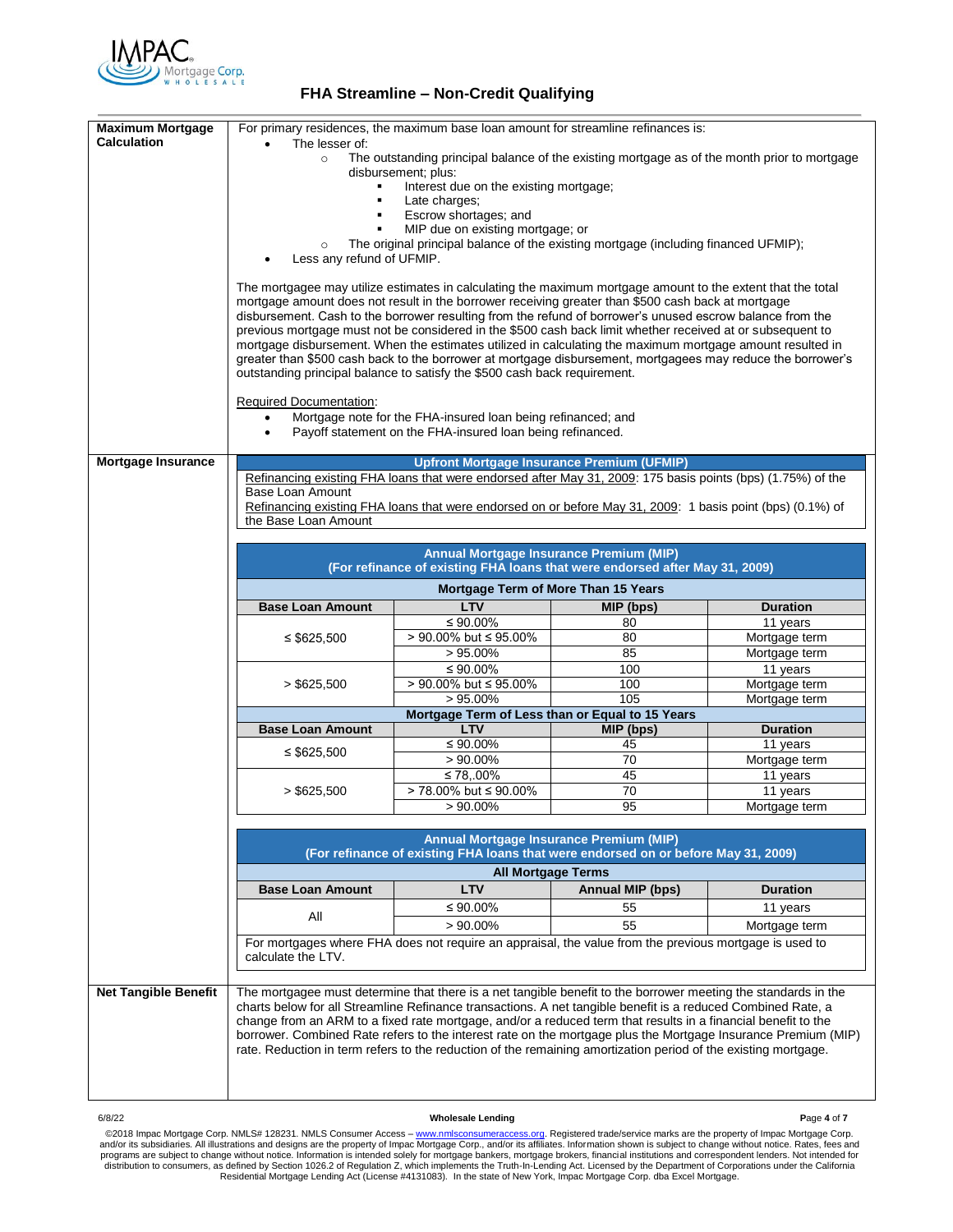

|                                                                               | Refinances without a Term Reduction or with a Term Reduction of Less Than Three Years:                                                                                                                                                                                                                 |                                                                           |                                                                         |                                                                                                           |  |
|-------------------------------------------------------------------------------|--------------------------------------------------------------------------------------------------------------------------------------------------------------------------------------------------------------------------------------------------------------------------------------------------------|---------------------------------------------------------------------------|-------------------------------------------------------------------------|-----------------------------------------------------------------------------------------------------------|--|
|                                                                               |                                                                                                                                                                                                                                                                                                        | <b>To</b>                                                                 |                                                                         |                                                                                                           |  |
|                                                                               | <b>From</b>                                                                                                                                                                                                                                                                                            |                                                                           | <b>One-Year ARM</b><br><b>New Combined Rate</b>                         | <b>Hybrid ARM</b><br><b>New Combined Rate</b>                                                             |  |
| <b>Fixed Rate</b>                                                             |                                                                                                                                                                                                                                                                                                        | At least 0.5 percentage<br>points below the prior<br><b>Combined Rate</b> | At least 2 percentage<br>points below the prior<br><b>Combined Rate</b> | At least 2 percentage<br>points below the prior<br><b>Combined Rate</b>                                   |  |
|                                                                               | Any ARM with less<br>than 15 months to next<br>payment change date                                                                                                                                                                                                                                     |                                                                           | At least 1 percentage<br>point below the prior<br>Combined Rate         | At least 1 percentage<br>point below the prior<br><b>Combined Rate</b>                                    |  |
| Any ARM with greater<br>than or equal to 15<br>months to next<br>payment date |                                                                                                                                                                                                                                                                                                        | No more than 2<br>percentage points above<br>the prior Combined Rate      | At least 2 percentage<br>points below the prior<br><b>Combined Rate</b> | At least 1 percentage<br>point below the prior<br><b>Combined Rate</b>                                    |  |
|                                                                               | Refinances with a Term Reduction of Three Years or More:<br>In addition to meeting the requirements below, the combined principal, interest, and MIP payment of the new<br>mortgage must not exceed the combined principal, interest, and MIP payment of the refinanced mortgage by more<br>than \$50. |                                                                           |                                                                         |                                                                                                           |  |
|                                                                               |                                                                                                                                                                                                                                                                                                        |                                                                           | To                                                                      |                                                                                                           |  |
|                                                                               | <b>From</b>                                                                                                                                                                                                                                                                                            | <b>Fixed Rate</b><br><b>New Combined Rate</b>                             | <b>One-Year ARM</b><br><b>New Combined Rate</b>                         | <b>Hybrid ARM</b><br><b>New Combined Rate</b>                                                             |  |
|                                                                               | <b>Fixed Rate</b>                                                                                                                                                                                                                                                                                      | Below the prior<br><b>Combined Rate</b>                                   | N/A                                                                     | N/A                                                                                                       |  |
| Any ARM with less<br>than 15 months to next<br>payment change date            |                                                                                                                                                                                                                                                                                                        | No more than 2<br>percentage points above<br>the prior Combined Rate      | N/A                                                                     | N/A                                                                                                       |  |
|                                                                               | Any ARM with greater<br>than or equal to 15<br>months to next<br>payment date                                                                                                                                                                                                                          | No more than 2<br>percentage points above<br>the prior Combined Rate      | N/A                                                                     | N/A                                                                                                       |  |
| Occupancy                                                                     | Primary residence only. The mortgagee must review the borrower's employment documentation or obtain utility                                                                                                                                                                                            |                                                                           |                                                                         |                                                                                                           |  |
|                                                                               | bills to evidence that the borrower currently occupies the property as their primary residence.                                                                                                                                                                                                        |                                                                           |                                                                         |                                                                                                           |  |
| <b>Prepayment Penalty</b>                                                     | Not permitted                                                                                                                                                                                                                                                                                          |                                                                           |                                                                         |                                                                                                           |  |
| <b>Program Exclusions</b>                                                     | HUD Section 184 Indian Home Loan Guarantee Program<br>HUD Section 247 Hawaiian Home Lands                                                                                                                                                                                                              |                                                                           |                                                                         |                                                                                                           |  |
| <b>Property Types</b>                                                         | Eligible:<br>1-4 unit attached or detached SFR or PUD<br>$\bullet$<br>Condominiums                                                                                                                                                                                                                     |                                                                           |                                                                         |                                                                                                           |  |
|                                                                               | Ineligible:<br><b>Manufactured Homes</b><br>Condo Hotels<br>Co-ops<br>٠<br>Properties located within designated Coastal Barrier Resource System (CBRS) areas<br>Properties that require water purification systems are ineligible                                                                      |                                                                           |                                                                         |                                                                                                           |  |
| Refinance<br>Authorization                                                    | refinances.                                                                                                                                                                                                                                                                                            |                                                                           |                                                                         | The mortgagee must obtain a Refinance Authorization Number from FHA Connections (FHAC) for all FHA-to-FHA |  |
| <b>Secondary</b><br><b>Financing</b>                                          | Existing subordinate financing, in place at the time of case number assignment, must be resubordinated to the<br>Streamline Refinance. New subordinate financing is permitted only where the proceeds of the subordinate<br>financing are used to:                                                     |                                                                           |                                                                         |                                                                                                           |  |
|                                                                               | Reduce the principal amount of the existing FHA-insured mortgage; or<br>Finance the origination fees, other closing costs, prepaid items, or discount points associated with the<br>$\bullet$<br>refinance.                                                                                            |                                                                           |                                                                         |                                                                                                           |  |
|                                                                               | There is no maximum CLTV. Mortgagees must contact the National Servicing Center for processing of any HUD-<br>held lien subordination.                                                                                                                                                                 |                                                                           |                                                                         |                                                                                                           |  |

### 6/8/22 **Wholesale Lending P**age **5** of **7**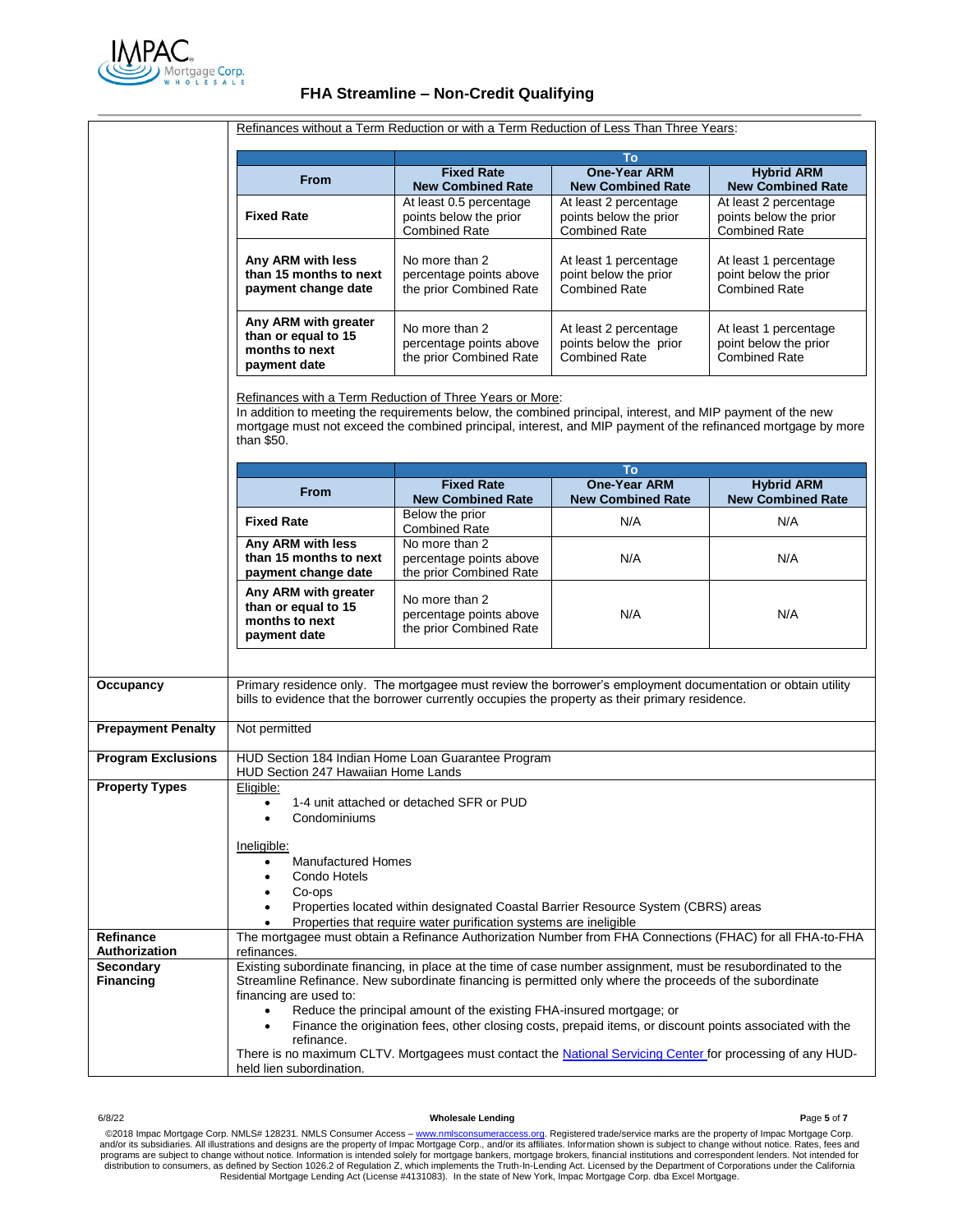

## **FHA Streamline – Non-Credit Qualifying**

| <b>Temporary</b><br><b>Buydown</b> | Not permitted                                                                                                                                                                                                                                                                                                                                                                                       |
|------------------------------------|-----------------------------------------------------------------------------------------------------------------------------------------------------------------------------------------------------------------------------------------------------------------------------------------------------------------------------------------------------------------------------------------------------|
| <b>Underwriting</b>                | Loan must be manually underwritten by a DE Underwriter. A manual underwriting credit and capacity analysis of<br>the borrower is not required. Loans should not be scored through TOTAL Mortgage Scorecard.                                                                                                                                                                                         |
|                                    | The DE Underwriter must sign and use their CHUMS identification number on page 3 of the HUD Addendum<br>92900A and Page 1 of the FHA Loan Underwriting and Transmittal Summary. The Loan Application (URLA) plus<br>the HUD Addendum 92900A must be complete and fully executed by all borrowers prior to underwriting.                                                                             |
| <b>URLA Requirements</b>           | Mortgagees may use an abbreviated Uniform Residential Loan Application (URLA, Fannie Mae Form<br>1003/Freddie Mac Form 65). Mortgagees using the existing URLA are not required to complete sections IV, V, VI,<br>and VIII (a-k). Mortgagees using the redesigned URLA are not required to complete sections 1b-1e, 2, 3, or 5, with<br>the exception of 5a.A (Occupancy), which must be answered. |

6/8/22 **Wholesale Lending P**age **6** of **7**